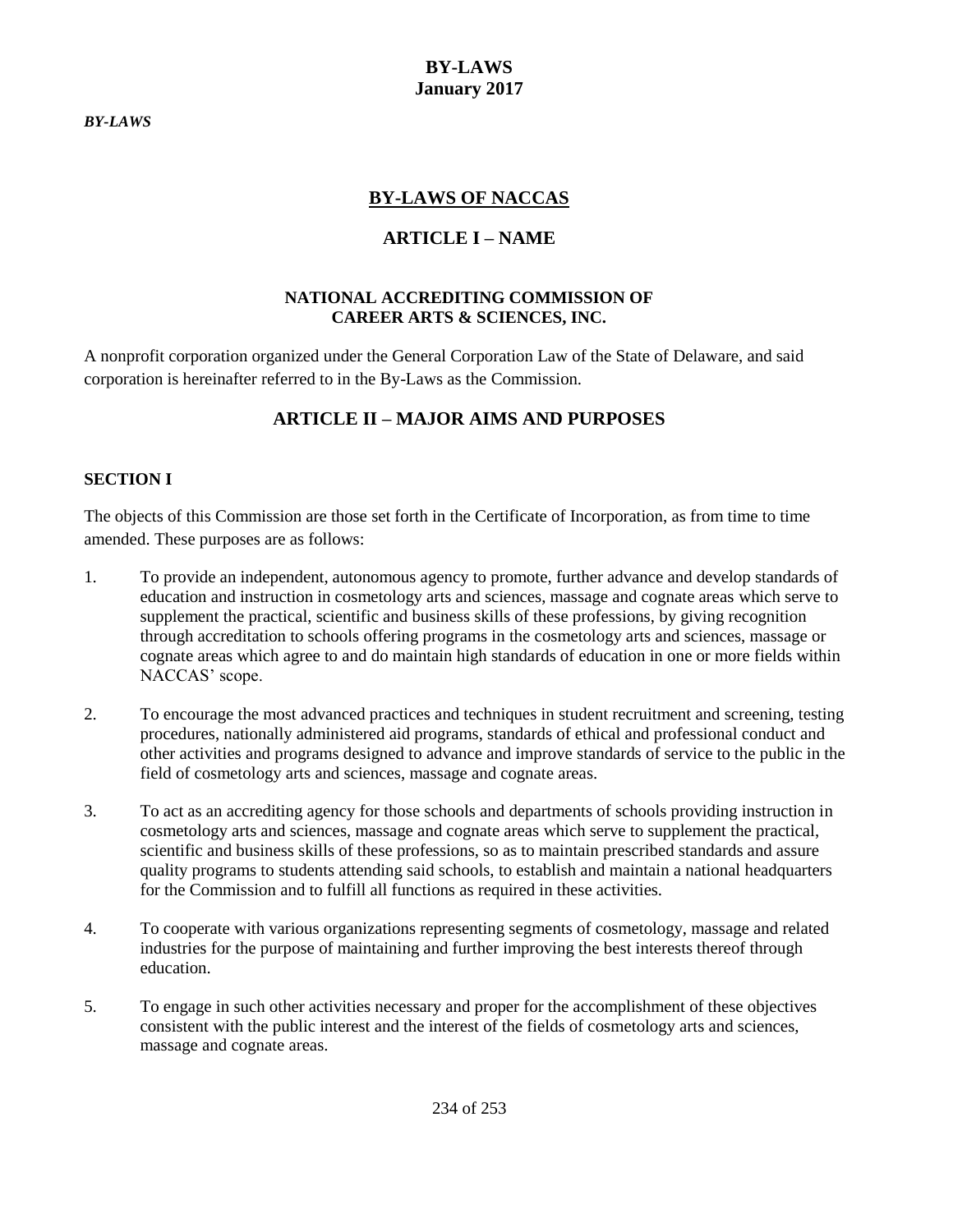- 6. The Commission is organized exclusively for charitable, religious, educational, and scientific purposes, including for such purposes, the making of distributions to organizations that qualify as exempt organizations under Section  $501(c)(3)$  of the Internal Revenue Code of 1954 (or the corresponding provision of any future United States Internal Revenue Law).
- 7. No part of the net earnings of the corporation shall inure to the benefit of, or be distributable to, its members, Commissioners, officers, or other private persons, except that the Commission shall be authorized and empowered to pay reasonable compensation for services rendered and to make payments and distributions in furtherance of the purposes set forth above.

No substantial part of the activities of the Commission shall be the carrying on of propaganda or otherwise attempting to influence legislation, and the Commission shall not participate in, or intervene in (including the publishing or distribution of statements) any political campaign on behalf of any candidate for public office.

Notwithstanding any other provision of the Certificate of Incorporation and the By-Laws, the Commission shall not carry on any other activities not permitted to be carried on (1) by a corporation exempt from Federal Income Tax under Section  $501(c)(3)$  of the Internal Revenue Code of 1954 (or the corresponding provision of any future United States Internal Revenue Law) or (2) by a corporation, contributions to which are deductible under section  $170(c)(2)$  of the Internal Revenue Code of 1954 (or corresponding provision of any future United States Internal Revenue Law).

- 8. Upon the dissolution of the Commission, the Board of Commissioners shall, upon paying or making provision for the payment of all of the liabilities of the Commission, dispose of all assets of the Commission exclusively for the purposes of the Commission in such a manner, or to such organization or organizations organized and operated exclusively for charitable, educational, religious, or scientific purposes as shall at the time qualify as an exempt organization or organizations under Section  $501(c)(3)$ of the Internal Revenue Code of 1954 (or the corresponding provision of any United States Internal Revenue Law), as the Board of Commissioners shall determine. Any such assets not so disposed shall be disposed of by the Circuit Court of the county in which the principal office of the corporation is then located, exclusively for such purposes or to such organization or organizations as said Court shall determine, which are organized and operated exclusively for such purposes.
- 9. In any taxable year in which the Commission is a private foundation as described in Section 509(a) of the Internal Revenue Code of 1954, the Commission shall distribute its income for said period at such time and manner as not to subject it to tax under Section 4942 of the Code; and the Commission shall not (1) engage in any act of self-dealing as defined in Section 4941(d) of the Code; (2) retain any excess business holdings as defined in Section 4944 of the Code; or (3) make any taxable expenditures as defined by Section 4945(d) of the Code or corresponding provisions of any subsequent Federal tax laws.
- 10. To do any and all things necessary and lawful for the accomplishment of the foregoing purposes.

### **SECTION II**

In furtherance of these objects, but not in limitation thereof, the Commission shall have the power:

1. To collect and disseminate data, statistics and other information.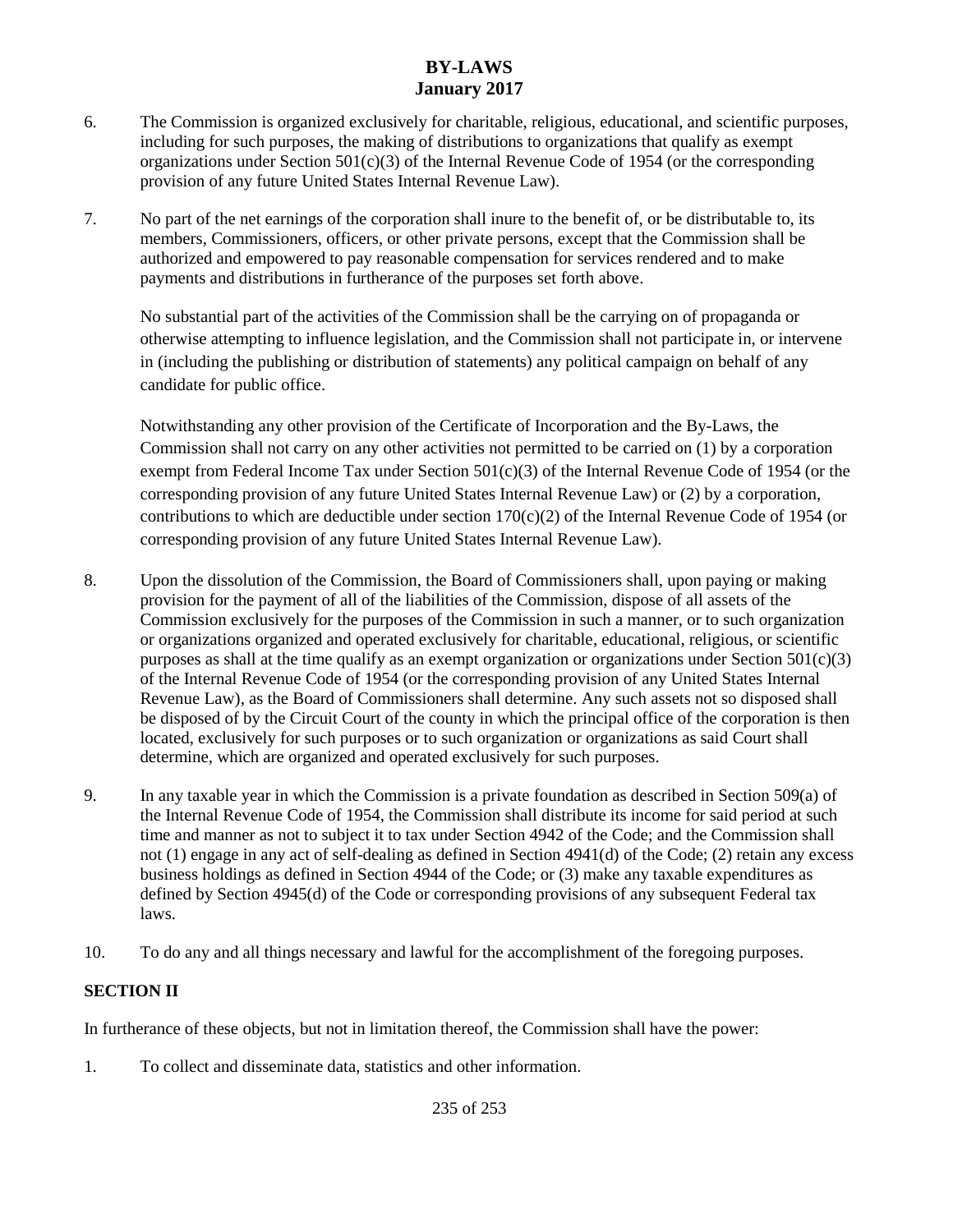- 2. To develop educational standards and business practices for accredited schools.
- 3. To promote sound accrediting practices and uniform accrediting methods.
- 4. To disseminate information of an educational character and to analyze subjects relating thereto.
- 5. To maintain a national office to survey, investigate and endeavor to coordinate all activities of institutional accreditation for the fields of cosmetology arts and sciences, massage and cognate areas which serve to supplement the practical, scientific and business skills of these professions.
- 6. To make appropriate awards and provide recognition in the field of accreditation for the field of cosmetology arts and sciences, massage and cognate areas that serve to supplement the practical, scientific and business skills of these professions.
- 7. To engage in any lawful activities that will enhance the efficient and economic progress of the field of accredited education in the cosmetology arts and sciences, massage and cognate areas which serve to supplement the practical, scientific and business skills of these professions, and apprise the public of its scope and character.

# **ARTICLE III – BOARD OF COMMISSIONERS**

### **SECTION I - Administration**

The administration of the Commission shall be vested in a Board of Commissioners (hereinafter called "Commissioners" or "Commission"). The number of Commissioners shall be thirteen (13), but such number may be increased or decreased by amendment to these By-Laws in the manner set forth in *[Article XV](#page-16-0)* (see page 250) hereof. When the number of Commissioners is so decreased by the amendment adopted by the Board of Commissioners, each Commissioner in office shall serve until his or her term expires, or until his or her resignation or removal as herein provided.

### **SECTION II - Representation**

The pattern of representation of the Board of Commissioners shall be as follows:

- a) Seven (7) Commissioners representing schools in fields of training within NACCAS' scope: Of these seven (7) Commissioners, four (4) shall be elected to represent zones as determined by the Commission and three (3) shall be elected in an at-large manner.
- b) Two (2) Commissioners representing professional services operations in fields within NACCAS' scope.
- c) Two (2) Commissioners who are academics.
- d) Two (2) Commissioners who represent the public interest.

### **SECTION III - Election of Commissioners**

- <span id="page-2-0"></span>A. The seven (7) Commissioners representing schools shall be elected as follows: four (4) by zones and three (3) at-large.
- B. The six (6) Commissioners representing the other fields shall be elected by the accredited schools atlarge.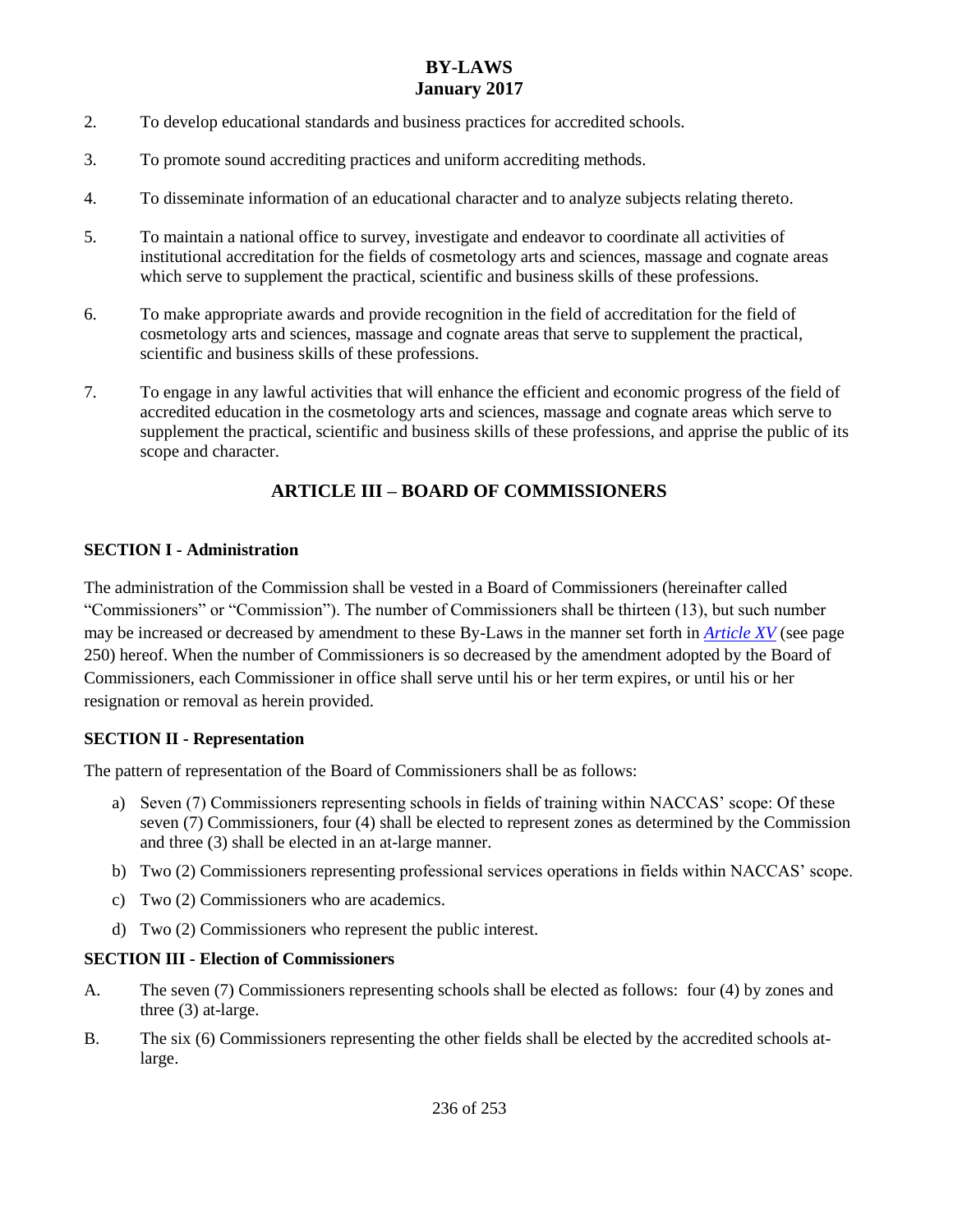C. All Commissioners shall be elected in accordance with the election procedure set out in *[Article III,](#page-4-0)  [Section V](#page-4-0)* (see page 238).

### <span id="page-3-0"></span>**SECTION IV - Eligibility: Qualifications of Commissioners**

- A. All Commissioners representing schools in fields of training within NACCAS' scope shall meet the following qualifications:
	- 1. Have a total of at least five (5) years of administrative/supervisory experience in a school accredited by the Commission (of which the experience set forth in subparagraph 2 below may be counted as a part);
	- 2. Have been active in the day-to-day operation of school(s) accredited by the Commission in an administrative/supervisory capacity for the three (3) years immediately preceding his/her election; and
	- 3. Have no interest in any institution that has had its accreditation withdrawn (appeal rights exhausted) or which has voluntarily relinquished accreditation while the institution was in withdrawal status, during the past five years.
	- 4. All Commissioners elected by zones pursuant to *[Article III, Section III.A](#page-2-0)* of these By-Laws (see page 236) must be legal residents of a state (or, as applicable, other U.S. territory) in the zone from which they are elected.
	- 5. In addition, all Commissioners elected by zones pursuant to *[Article III, Section III.A](#page-2-0)* of these By-Laws (see page 236) and, at any time, at least one (1) of the Commissioners elected at-large pursuant to *[Article III, Section III.A](#page-2-0)* of these By-Laws (see page 236) must:
		- i. Be sole owner of school(s) accredited by the Commission; or
		- ii. With respect to a partnership or a privately held corporation be a person who owns at least a 10% interest in a school(s) accredited by the Commission and have a direct and abiding interest in the performance of the school and the quality of education which it offers. The Nominating Committee shall be vested with the responsibility of determining whether such an interest exists, subject to the review of the full Commission; or
		- iii. Be an officer of a publicly held corporation that owns school(s) accredited by the Commission.
- B. All Commissioners representing professional services in fields within NACCAS' scope shall meet the following qualifications:
	- 1. Be licensed in a field within NACCAS' scope;
	- 2. Have a total of at least five (5) years of administrative/supervisory experience in a professional service that employs at least one other person licensed in a field within NACCAS' scope (of which the experience set forth in subparagraph 3 below may be counted as a part);
	- 3. Have been active in the day-to-day operation of the professional service operation in an administrative/supervisory capacity for the three (3) years immediately preceding his/her election;
	- 4. Not be an owner in full or in part, nor a member of a partnership or a stockholder in a corporation which is the owner of any school offering programs within NACCAS' scope, and not be active in the management of any school offering programs within NACCAS' scope; and
	- 5. In addition, at any time, at least one (1) of the Commissioners representing professional services in fields within NACCAS' scope must: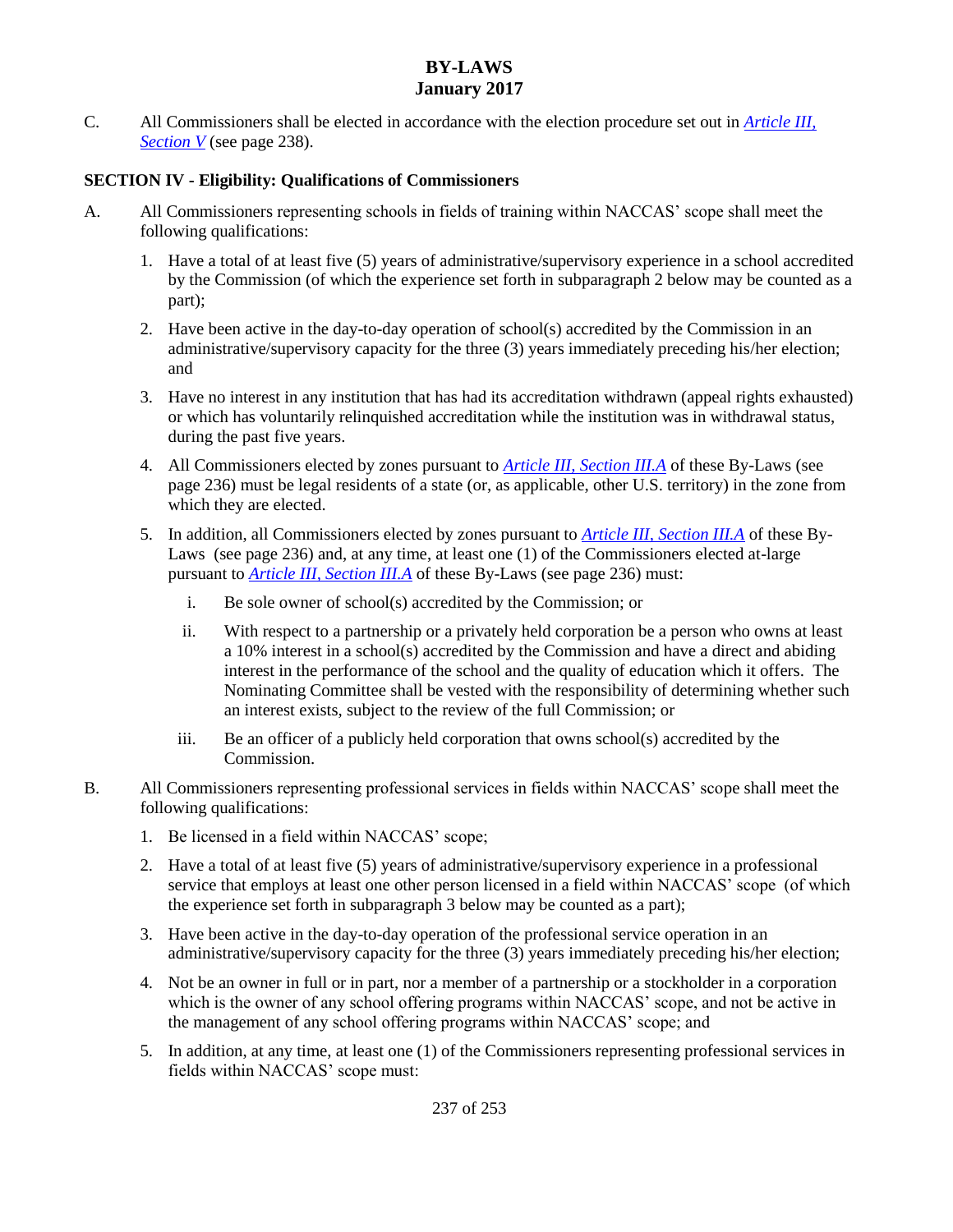- i. Be sole owner of a professional service operation; or
- ii. With respect to a partnership or privately held corporation which owns a professional service operation, be a person who owns a sufficient interest in the operation to have a direct and abiding interest in its performance and business success. The Nominating Committee shall be vested with the responsibility of determining whether such an interest exists, subject to review by the full Commission; or
- iii. Be an officer of a publicly held corporation which owns a professional service operation.
- C. All Commissioners representing the academic field shall meet the following qualifications:
	- 1. Have expertise and current teaching experience in post-secondary education;
	- 2. Have knowledge in pedagogy and in the development of curriculum; and
	- 3. Have experience in school accreditation.
- D. All Commissioners representing the public interest shall meet the following qualifications:
	- 1. Not be an employee, member of the governing board, an owner in full or in part, nor a member of a partnership or a stockholder in a corporation which is the owner of any school or professional service operation, or consultant to an institution or program offering programs or services in a field within NACCAS' scope, and shall not be active in the operation of any school or professional service operation offering programs or services in a field within NACCAS' scope, whether accredited by NACCAS or not;
	- 2. Not be a member of any trade association or membership organization related to, affiliated with, or associated with NACCAS; and
	- 3. Not be a spouse, parent, child, or sibling of an individual identified in sub-clause 1, or 2 of this clause.
- E. No person may serve simultaneously as a member of the Commission and as an officer or member of the Board of Directors of an organization dedicated to the interests of any field within NACCAS' scope. A person holding such other office may be nominated as a Commissioner but, if elected, must immediately tender a resignation from such office to the other organization, such resignation to be effective no later than the commencement of his or her term as Commissioner. A Commissioner-elect may not be seated until such resignation has been tendered.
- F. No two people from the same business entity may serve simultaneously on the Commission.
- G. All members of the Commission shall agree to abide by the NACCAS Code of Ethics as may from time to time be promulgated, and shall refrain from discussing or voting on any action before the Commission or Committee of the Commission that represents a conflict of interest.

### <span id="page-4-0"></span>**SECTION V - Method of Selection of Commissioners**

The method of electing and selecting Commission members shall be as follows:

- A. The Commission Chair, with the advice and consent of the Commission, shall appoint a Nominating Committee consisting of at least three (3) seated Commissioners to make recommendations to the Commission regarding replacements for Commissioners whose terms of office will expire.
- B. Choosing a Slate: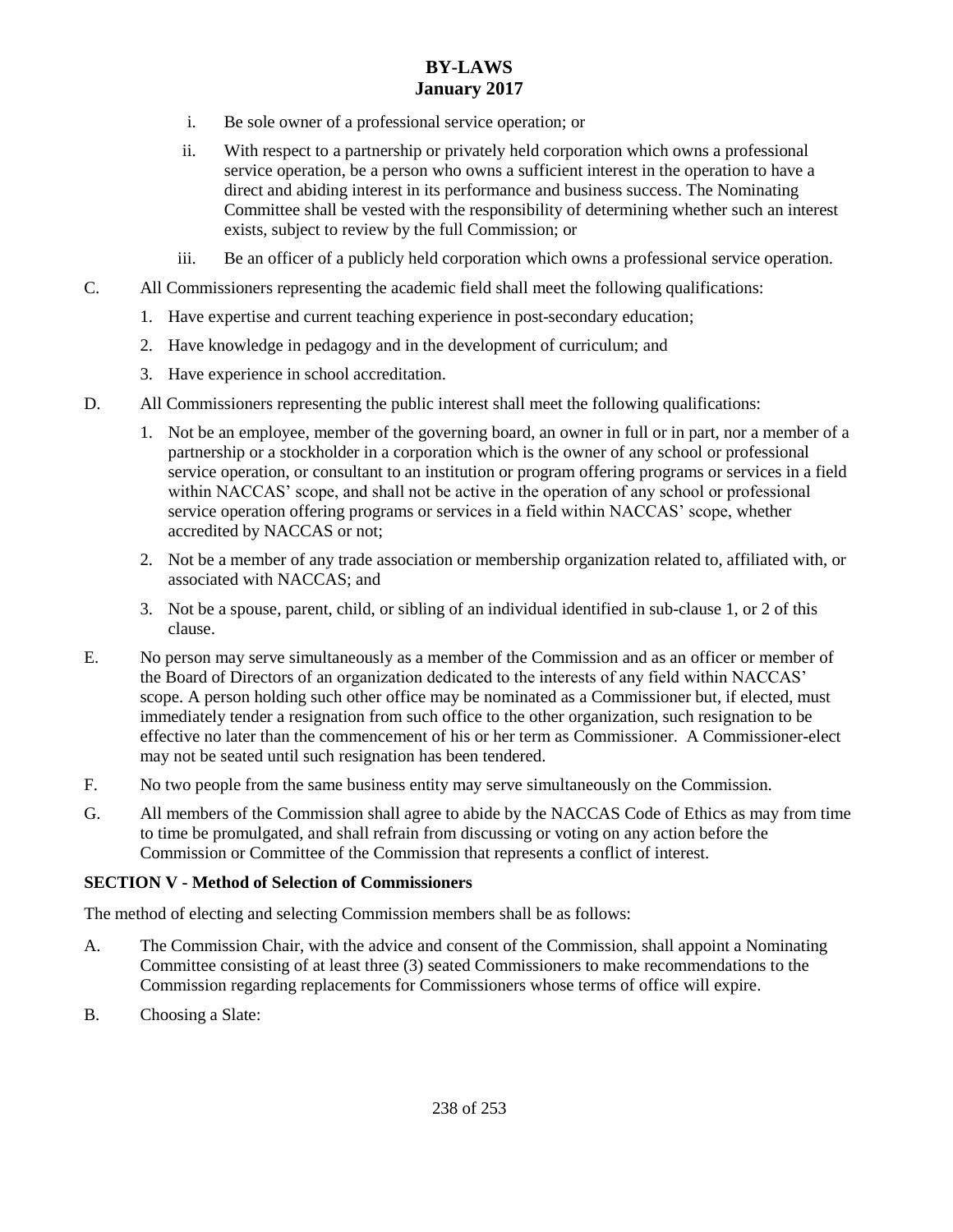- D. Candidate Qualifications. All candidates for Commissioner shall, as a condition precedent to nomination, document that they meet the requirements set forth in these By-Laws for the category of Commissioner for which they seek nomination.
- E. To the extent practicable, the Nominating Committee shall endeavor to interview the candidates for Commissioner. They shall review and take into consideration information on the nominees, including, if appropriate, the record and status of any accredited school(s) owned by such candidate, and standing with state licensing agencies. The Nominating Committee shall be vested with the responsibility of determining whether candidates in the school owner field have a direct and abiding interest in the performance of the schools and the quality of education they offer, subject to the review of the full Commission.
- F. The Nominating Committee shall, prior to the summer meeting of each year, prepare a single slate of at least two (2) candidates to replace each member of the Commission whose term of office is expiring<sup>14</sup> unless there is only one qualified candidate under *[Article III, Section IV](#page-3-0)* (see page 237) of these By-Laws seeking such an office, in which case the Nominating Committee may prepare a slate of one.
- G. A list of candidates for each vacancy shall be reported to the Commission at least ten (10) days prior to the summer Commission meeting. The Nominating Committee shall have available at that Commission meeting the resumes and all other pertinent material from all applicants. At that meeting, the Commission shall consider the list of candidates and nominations from the floor. No candidate can be placed on the slate pursuant to a nomination from the floor without an affirmative vote of the majority of Commissioners in attendance and voting. The person who is nominated from the floor shall have agreed in writing to have his or her name placed in nomination and his or her eligibility shall be established prior to the Commission's consideration of such candidacy. The Commissioner placing such name in nomination from the floor shall have the burden of establishing the candidate's desire to run and his or her eligibility.
- H. The candidates for each vacancy receiving the greatest number of votes shall be declared the official nominees.
- C. The Election Process

 $\overline{\phantom{a}}$ 

- 1. Not later than 10 days following the Commission meeting in which the nominees were selected, the Executive Director shall announce the nominees' names. By November 1 of each year, the Executive Director shall transmit to all accredited schools entitled to vote for Commissioners (i) the official list of nominees and (ii) instructions for formal submission of their votes. If voting is to take place electronically, only votes submitted by November 30 shall be accepted and counted. If votes are to be submitted by paper ballot, only ballots returned with postmarks on or before November 30 and received no later than December 5 shall be counted.
- 2. For the purpose of determining accredited schools entitled to vote for Commissioners, the Chair of the Commission shall provide that the list of accredited schools be closed as of October 15.
- 3. An independent accounting firm will be selected to supervise the electronic voting process (or to conduct the counting of ballots, as applicable) and tabulate votes for the election of Commissioners. The list of schools eligible to vote in the election will be furnished to the accounting firm by the Executive Director and the results of the voting will be reported by the accounting firm, in an

<sup>&</sup>lt;sup>14</sup> Terms expire on December 31 of the last year of the term.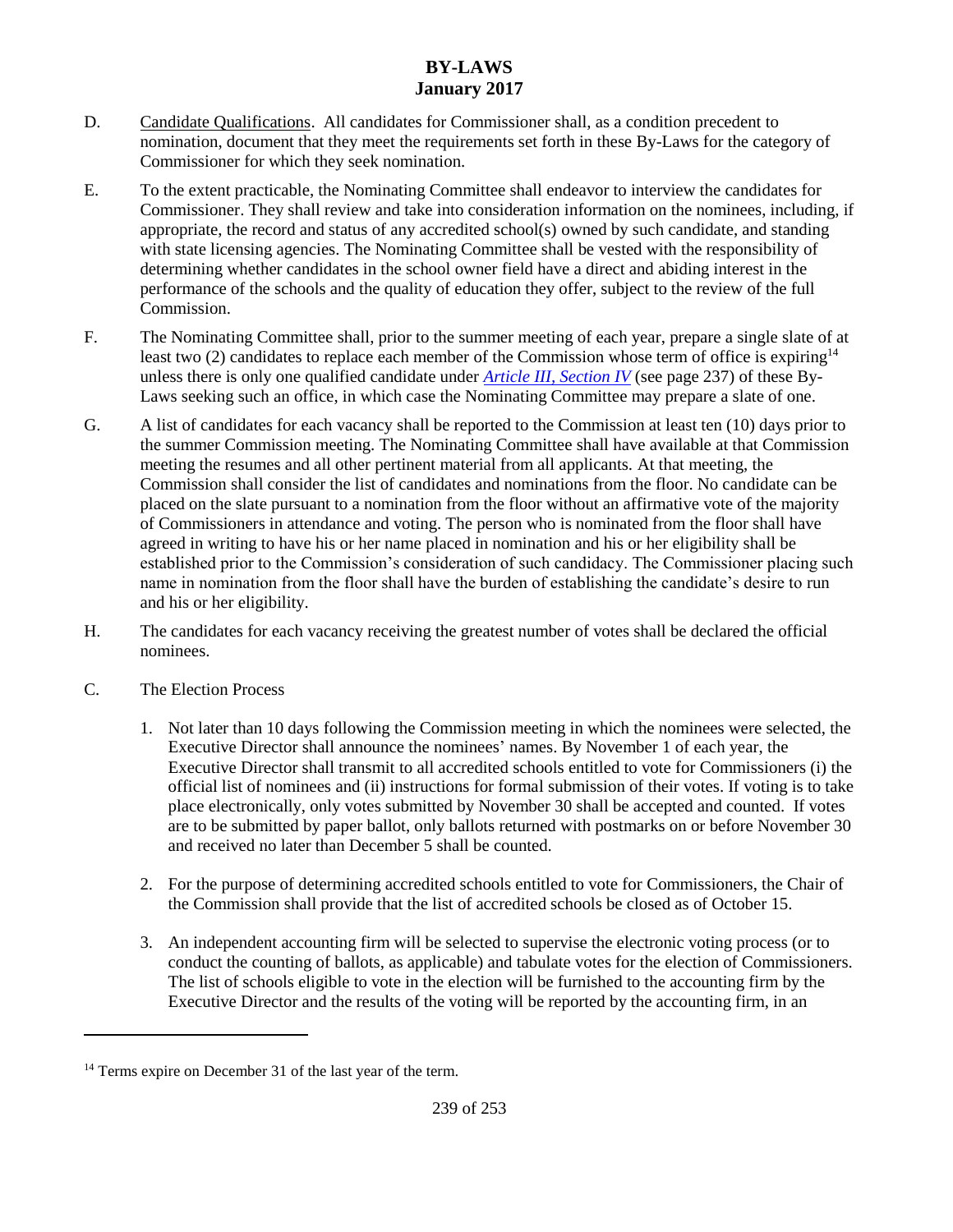expeditious manner, simultaneously to the most senior officer of the Commission (in the order of priority set forth in *[Article VII, Section I](#page-11-0)* (see page 245) of these By-Laws who is not a candidate in such election, to the Chair of the Nominating Committee, and to the Executive Director.

- 4. Voting by proxy shall not be permitted.
- 5. The candidate receiving the greatest number of votes for a Commissioner position shall be declared the winner.

### **SECTION VI - Actions by the Board of Commissioners**

- A. All actions by the Board of Commissioners require a simple majority of those present and voting unless otherwise specified.
- B. Any action required by the statutes or these By-Laws to be taken at a meeting of the Commissioners, or any other action that may be taken at a meeting of the Commissioners which may be taken without a meeting if a consent in writing, setting forth the action so taken, shall be signed by all of the Commissioners entitled to vote with respect to the subject thereof.
- C. Attendance of a Commissioner at a meeting shall constitute waiver of notice of such meeting, except where a Commissioner attends a meeting with the express purpose of objecting to the transaction of any business because the meeting is not lawfully called or convened.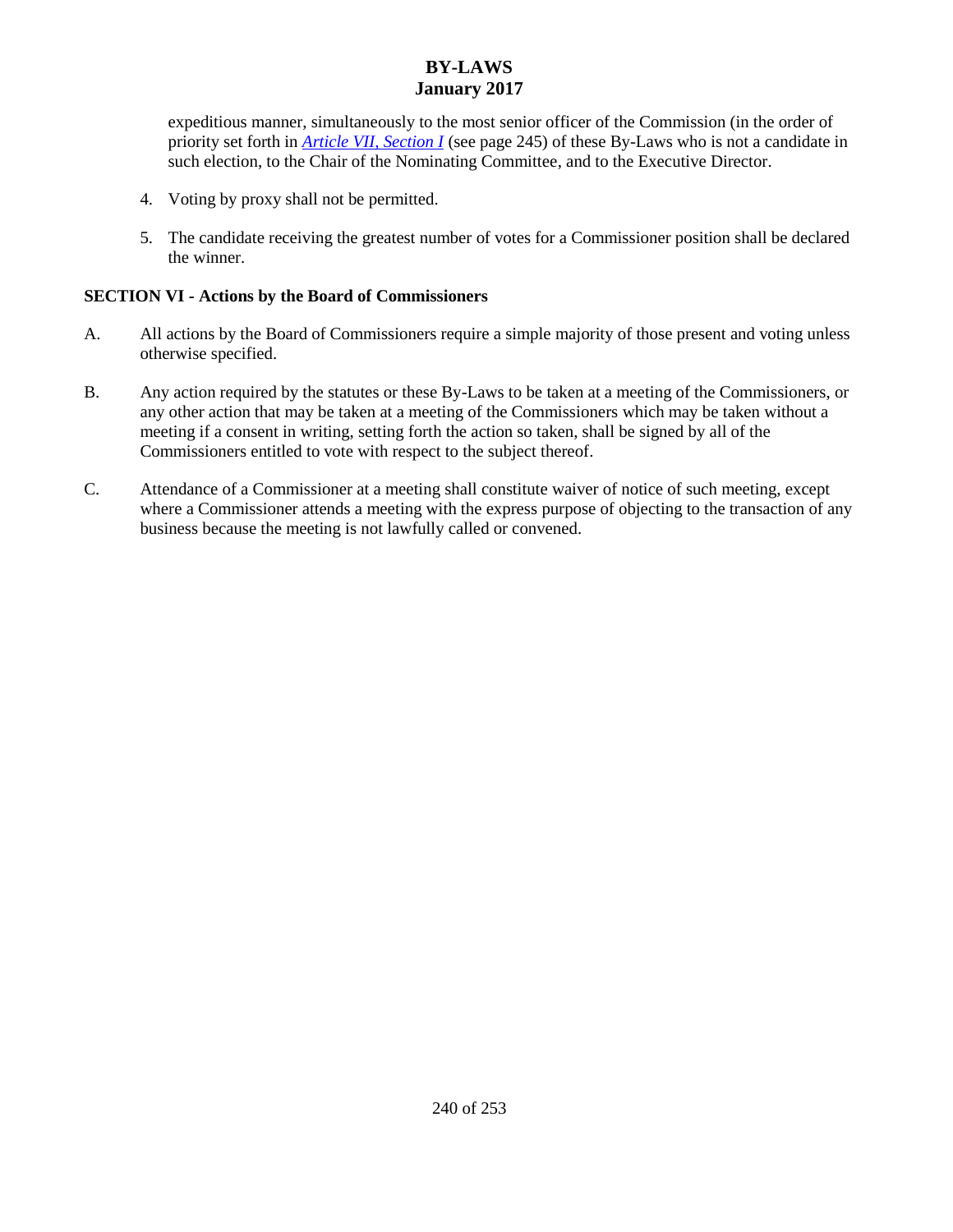#### **SECTION VII - Terms of Commissioners**

A. Each Commissioner shall be elected for a three-year (3-year) term. Newly elected Commissioners shall take office the first day of the calendar year. Commissioners shall not serve more than two (2) consecutive elected terms. Where a Commissioner has been appointed to fill a vacancy of the Commission, that Commissioner, if eligible under *[Article III, Section IV](#page-3-0)* (see page 237) of these By-Laws may subsequently run for office and serve for two (2) consecutive elected terms in addition to his/her original partial term, if the partial term is eighteen (18) months or less in length.

Notwithstanding the foregoing, a Commissioner who is ineligible to serve on account of having served two consecutive terms shall remain ineligible to serve for the three (3) year term immediately following his or her last term of service, but may thereafter, if otherwise qualified, be fully eligible to serve as provided under this Section.

Commissioners who serve a shortened or lengthened term during the period of transition to three-year terms shall be treated as though they had served a three-year term. Currently seated Commissioners may be nominated for a consecutive three-year term, and if elected, will be considered to have served two consecutive terms.

#### **SECTION VIII - Continuing to Qualify and Vacancies in Commission Membership**

- A. At each regularly scheduled Commission meeting each Commissioner shall attest that he or she continues to fulfill the qualifications for the category of Commissioner represented. If the Commissioner cannot attest to meeting the qualifications in the category to which he or she was elected he or she shall resign immediately. If the Commission has reasonable cause to believe that a Commissioner does not meet the qualifications, the Commission shall refer the matter to an independent panel pursuant to *[Article XX](#page-19-0)* (see page 253) of the By-Laws.
- B. If a school in which a Commissioner holds an ownership interest loses its accreditation (appeal rights exhausted) or voluntarily relinquishes accreditation while the school is in withdrawal status, the Commissioner's position shall be vacated at the same time the appeal is denied, or 20 days after withdrawal, if there is no appeal, or upon voluntary relinquishment; no further vote shall be required.
- C. Any Commissioner who shall have been absent from full attendance at three (3) regular meetings of the Commission (including Committee meetings and Workshops) in any calendar year shall automatically vacate his/her seat on the Commission and the vacancy shall be filled as provided by these *[By-Laws](#page-0-0)* (see page 234); however, the Commissioners shall consider each absence of any Commissioner as a separate circumstance, and may expressly waive such absence by affirmative vote of a majority of its members. The Commissioners shall not excuse any late arrival or early withdrawal from a Commission meeting unless the Commissioner seeking to be excused notified the Commission Chair (or Committee Chair, as applicable) and the Executive Director in advance of the meeting of his/her inability to fully attend the meeting (and the reason or such inability) and requested to be excused from full attendance. For purposes of this Section, "late arrival" means arrival more than ten (10) minutes after the scheduled start time of the meeting, and "early withdrawal" means withdrawal prior to the adjournment of the meeting.
- D. In case of any vacancy in the Commission membership, the Chair, with the approval of the Executive Committee, shall appoint a qualified person to fill any unexpired term. Such appointment shall be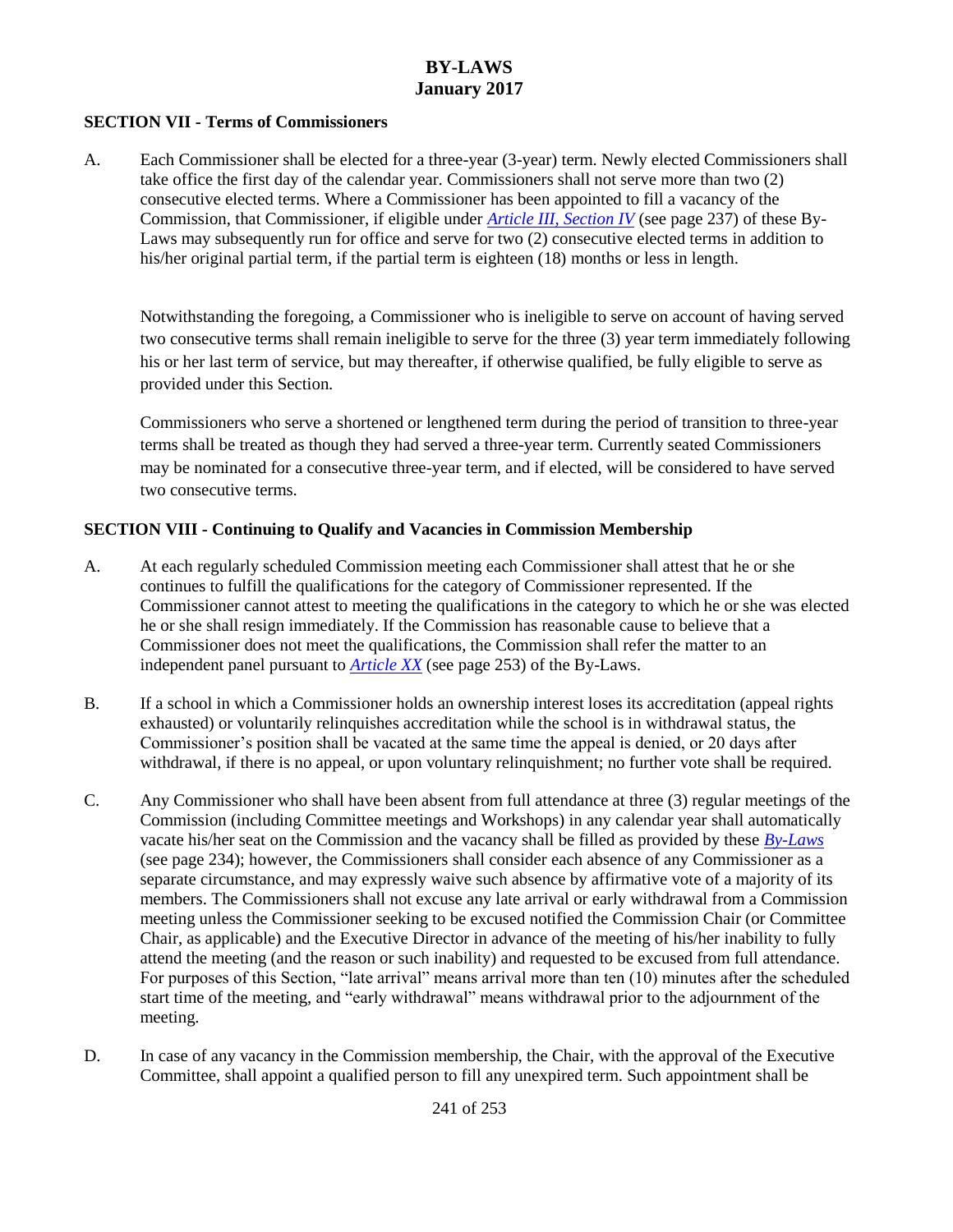effective only after approval by a majority of the Commissioners either by mail ballot or at a meeting of the Commission.

### **SECTION IX - Manifestation of Dissent**

A Commissioner who is present at a meeting of the Commission at which action on any corporate matter is taken shall be presumed to have assented to the action unless his or her dissent is entered in the minutes of the meeting or unless such Commissioner shall file his/her written dissent by certified mail to the Secretary of the Corporation within ten (10) days after adjournment of the meeting. Such right to dissent shall not apply to a Commissioner who voted in favor of such action.

# **ARTICLE IV – POWERS AND RESPONSIBILITIES OF THE COMMISSION**

The Commission's powers and responsibilities, which are not subject to review by any other body, are enumerated below but not limited thereto:

- A. To establish and promulgate standards for the self-study, evaluation and accreditation of schools and departments of cosmetology arts and sciences, massage and cognate areas. For this purpose, the standards shall include but not be limited to information and investigation within the following areas:
	- 1. Posture
	- 2. Curriculum
	- 3. Clinic
	- 4. Instructional Materials
	- 5. Instructional Staff
	- 6. Instructional Methods
	- 7. Student Personnel Services
	- 8. Space and Facilities
	- 9. Student Recruitment and Admission
	- 10. Tuition, Fees, and Refunds
	- 11. Ownership, Management, and Ethical Operation
	- 12. Financial Responsibility
- B. To provide a schedule of fees that will insure the financial stability of the Commission and manage finances according to the Commission's Investment Policy, appended to these By-Laws.
- C. To receive applications for evaluation from institutions within the Commission's scope of accreditation.
- D. To appoint qualified examiners and provide for comprehensive evaluation procedures.
- E. To provide an appeals process in cases when the Commission takes an adverse action on accreditation, with such process to be specified in the *Rules of Practice and Procedure* (see page 58).
- F. To ensure that an institution's accredited status is preserved during the pendency of an appeal, and to establish procedures governing the confidentiality of the accreditation process.
- G. To issue a directory of accredited institutions.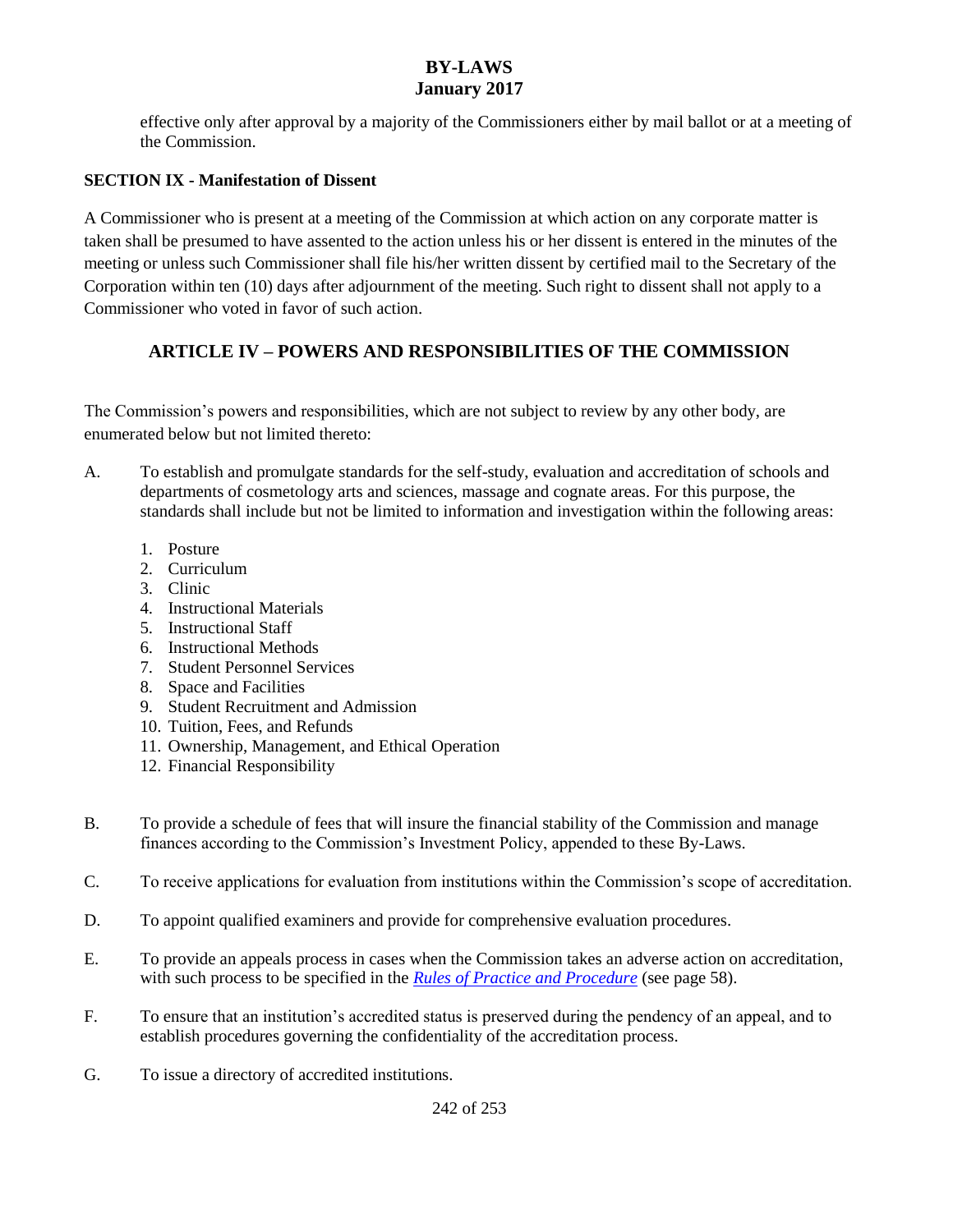- H. To make available to the public, current information concerning the standards and criteria for accreditation, and the operation of the Commission.
- I. To reevaluate, at reasonable intervals, each accredited institution.
- J. To evaluate federal and state legislative and regulatory or other proposals which affect accrediting agencies in general, or the Commission in particular, and take appropriate action relating thereto consistent with the Commission's tax-exempt status.
- K. To exercise such other powers as are necessary to carry out the functions of the accrediting agency.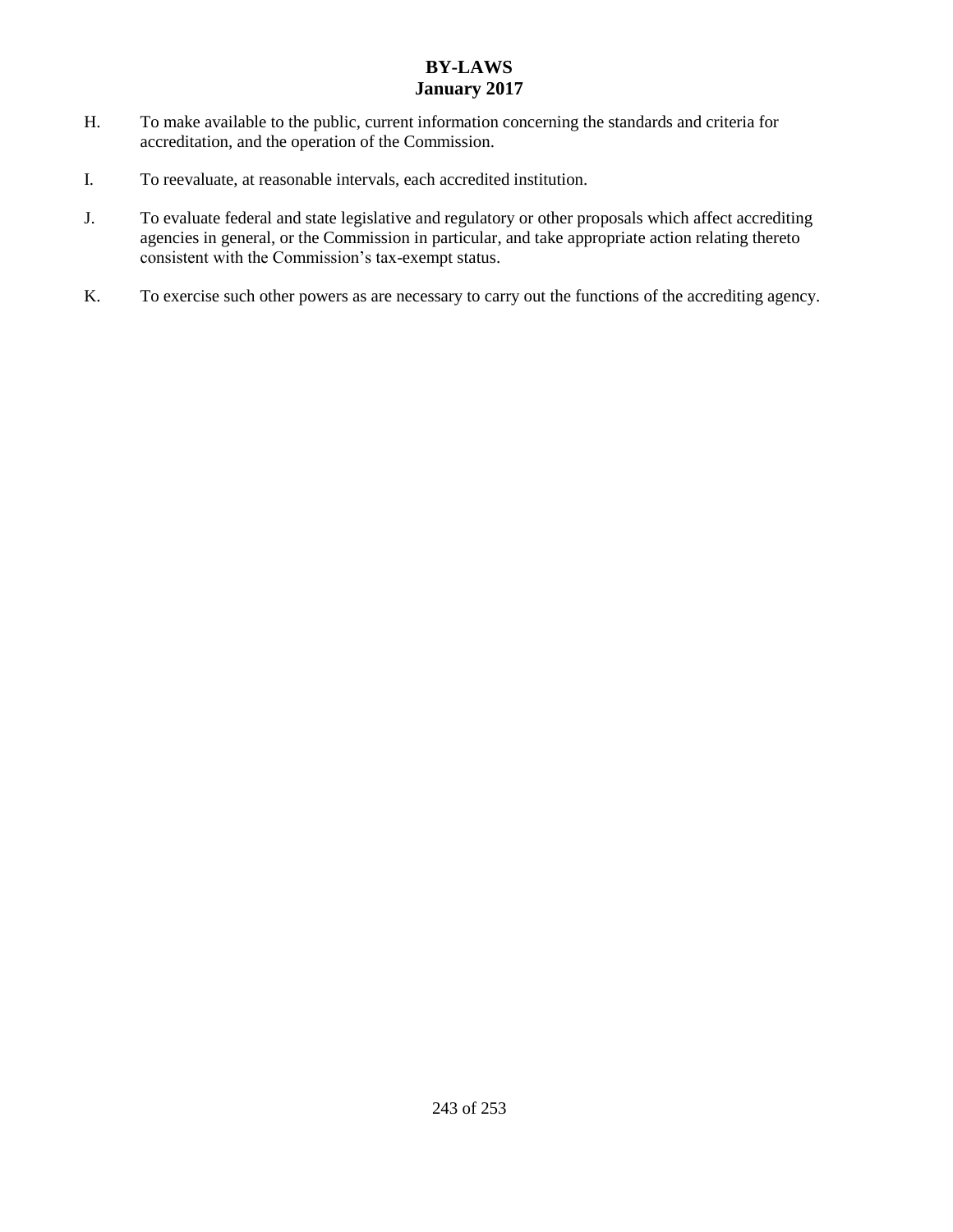## **ARTICLE V – MEETING**

### <span id="page-10-1"></span>**SECTION I**

The annual meeting of the Commission shall be the first meeting of each calendar year at which Commissioners are physically present. Two-thirds of the Commission shall constitute a quorum at the Annual Meeting or any prescribed Commission meeting under *[Section II](#page-10-0)* (below).

The agenda of the annual meeting of the Commission shall include receipt of the annual report of the immediate past Commission Chair, Officers and Committees, and the transaction of all other business. The date and place of the annual meeting shall be fixed by the Commission. Notice of such meeting, stating the date, place and time of the meeting, signed by the Secretary, shall be mailed to the last recorded address of each Commissioner at least thirty (30) days before the time appointed for the meeting.

#### <span id="page-10-0"></span>**SECTION II**

A special meeting may be called by the Commission Chair with approval of the Executive Committee, or at written request to the Chair by any seven (7) Commissioners. All Commissioners shall be notified in writing of each such meeting at least ten (10) days prior to the date of the meeting.

### **SECTION III**

Executive Committee Meetings shall be called by the Chair with at least ten (10) days prior notice to the Executive Committee.

Three (3) members of the Executive Committee shall constitute a quorum.

### **SECTION IV**

If a meeting cannot be organized because a quorum has not attended, then those present may adjourn the meeting from time to time without notice other than announcement at the meeting, until a quorum is present or represented. At such adjourned meeting at which a quorum is presented or represented, any business may be transacted that might have been transacted at the meeting as originally called.

#### **SECTION V**

All notices shall be deemed to be delivered when deposited in the United States mail addressed as it appears on the records of the Commission with the postage thereon prepaid.

#### **SECTION VI**

Whenever any notice whatsoever is required to be given under the provisions of the statutes or under the provisions of the Articles of Incorporation or of these *[By-Laws](#page-0-0)* (see page 234), a waiver thereof in writing signed by the person or persons entitled to such notice, whether before or after the time stated therein, shall be deemed equivalent to the giving of such notice.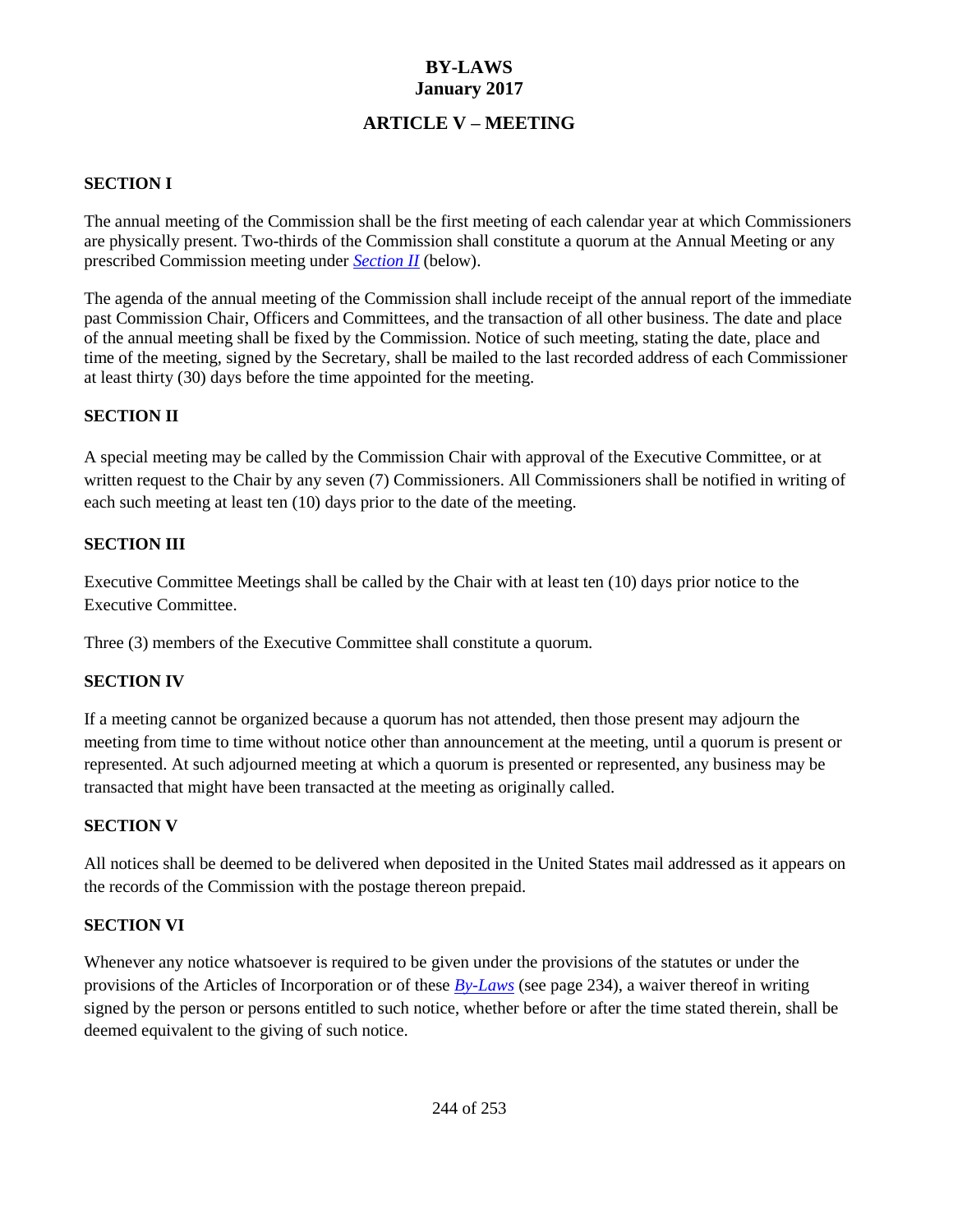#### **SECTION VII**

The Commission, recognizing the confidential nature of information submitted by institutions and/or obtained by NACCAS from institutions during the processes of becoming accredited, renewing accreditation, or maintaining accreditation, shall act to protect the confidentiality of such information and of the accreditation process. To that end, and except to the extent required by applicable law or regulation (including the Commission's obligations under 34 CFR 602 and/or successor regulations) or to the requirements of applicable legal process, all meetings of the Commission and/or its committees shall be open only to the members of the Commission, the members of such committees and such members of NACCAS staff as the Commission shall determine are necessary to assist the Commission in its accreditation functions and/or the corporate activities of NACCAS. Subject to the foregoing, the Commission may, in its discretion, consider timely-submitted written requests to appear before the Commission at a regularly-scheduled meeting of the Commission solely for the purpose of discussing matters of general relevance to NACCAS and its accredited institutions; provided that the decision to deny any such request shall not be subject to appeal .

### **ARTICLE VI – MANAGEMENT**

#### **SECTION I**

The Commission shall establish an administrative office to perform the management functions related to the Commission's work.

#### **SECTION II**

The Commission shall employ such executive officers and such other professional staff as is necessary to carry out the work of the Commission.

#### **ARTICLE VII – OFFICERS**

#### <span id="page-11-0"></span>**SECTION I**

The officers of the Commission shall be: Chair, First Vice-Chair, Second Vice-Chair, Secretary, and Treasurer.

#### **SECTION II**

The Chair, Vice-Chairs, Secretary and Treasurer shall be elected by the Commission from the members of the Commission, and will have served at least one year on the Commission by the time they take office. The officers shall serve a one-year term commencing January 1 of the calendar year immediately following the meeting at which they are elected. Any officer may serve more than one term.

The election of officers shall be conducted by secret ballot of Commissioners in attendance at the meeting at which the elections are held. In the event that such meeting is by teleconference or other means by which Commissioners may attend without being physically present, the vote shall be conducted by a method (electronic or otherwise) that has been approved in advance of the meeting by vote of the Commission and that (1) permits the casting of secret ballots whose authenticity can be verified, (2) permits nominations from the floor, and (3) permits the vote to be calculated by the chair of the Officer Nominating Committee,

245 of 253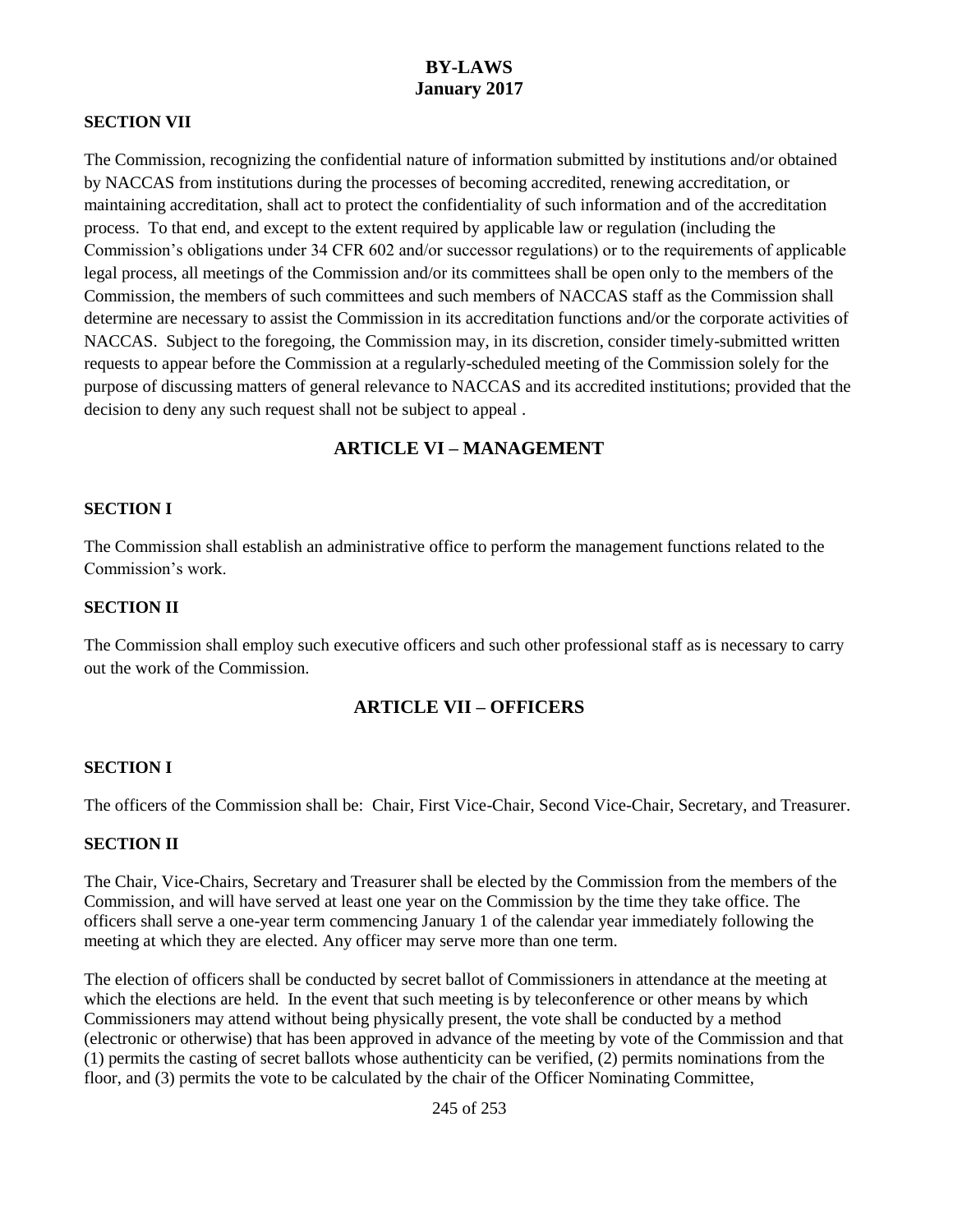independently confirmed by the Executive Director (or, in the absence of the Executive Director, by another person selected by the Chair) and announced at the meeting at which the vote takes place. Voting by proxy shall not be allowed. The candidate with the majority of the votes cast shall be declared the winner in each election.

The winner shall be announced by the chair of the Nominating Committee. Ballots shall be available until the count is confirmed, then destroyed.

## **SECTION III**

The Chair, Vice-Chairs, Secretary and Treasurer shall comprise the Executive Committee of the Commission. The Commission Chair shall serve as Chair of the Executive Committee. The immediate past Chair of the Commission shall serve as an ex-officio member of the Executive Committee, provided that the immediate past-Chair is still a member of the Commission. Once seated, the ex officio member of the Executive Committee shall continue to hold that position until replaced by a qualified successor (i.e., a sitting Commissioner who has held the Chairmanship more recently than the ex officio member.)

## **SECTION IV - Duties of Officers**

A. It shall be the duty of the Commission Chair to preside, to appoint members of standing and ad hoc committees authorized by the Commission, to serve as Chair of the Executive Committee, to call special meetings of the Commission and/or of the Executive Committee pursuant to *[Article V](#page-10-1)* (see page 244), to jointly prepare the agenda for such meeting with the Executive Director, to expedite resolution of complaints against commissioners, and to sign all certificates of accreditation.

The Chair shall preside at the meetings of the Commission and shall, at the annual meeting of the Commission and such other times as he or she shall deem proper, communicate to the Commission such matters and make such suggestions as may, in his or her opinion, tend to promote the welfare and increase the usefulness of the Commission, and shall perform such other duties as are necessarily incident to the Office of the Chair of the Commission. He shall sign all contracts entered into by the Commission except where such authority is specifically delegated to another officer or member of the Commission. He/she shall perform all duties pertaining to the office.

- B. In the absence of the Commission Chair, the first Vice-Chair shall preside at Commission meetings. In case of vacancy in the office of Chair, the first Vice-Chair shall succeed at once to the office of Chair and shall serve for the remainder of the term. In the absence of, or in the case of a vacancy in the office of, First Vice-Chair, the second Vice-Chair shall serve in the office for the remainder of the term of office. In the event of a vacancy in the office of the second Vice-Chair, the Chair shall appoint a Commissioner to serve out the balance of the term with the approval of the Commission. The officers shall continue to serve until newly elected officers are designated by the Commission.
- C. The duties of the Secretary of the Commission shall be to act as a recording secretary. The Secretary shall maintain all the records of the Commission. He or she shall be responsible for the minutes of all meetings of the Executive Committee and special or regular meetings of the Commission and perform such other duties as may be required of the Secretary of this Commission. The Secretary may call upon the services of the Executive Office for assistance in carrying out these duties.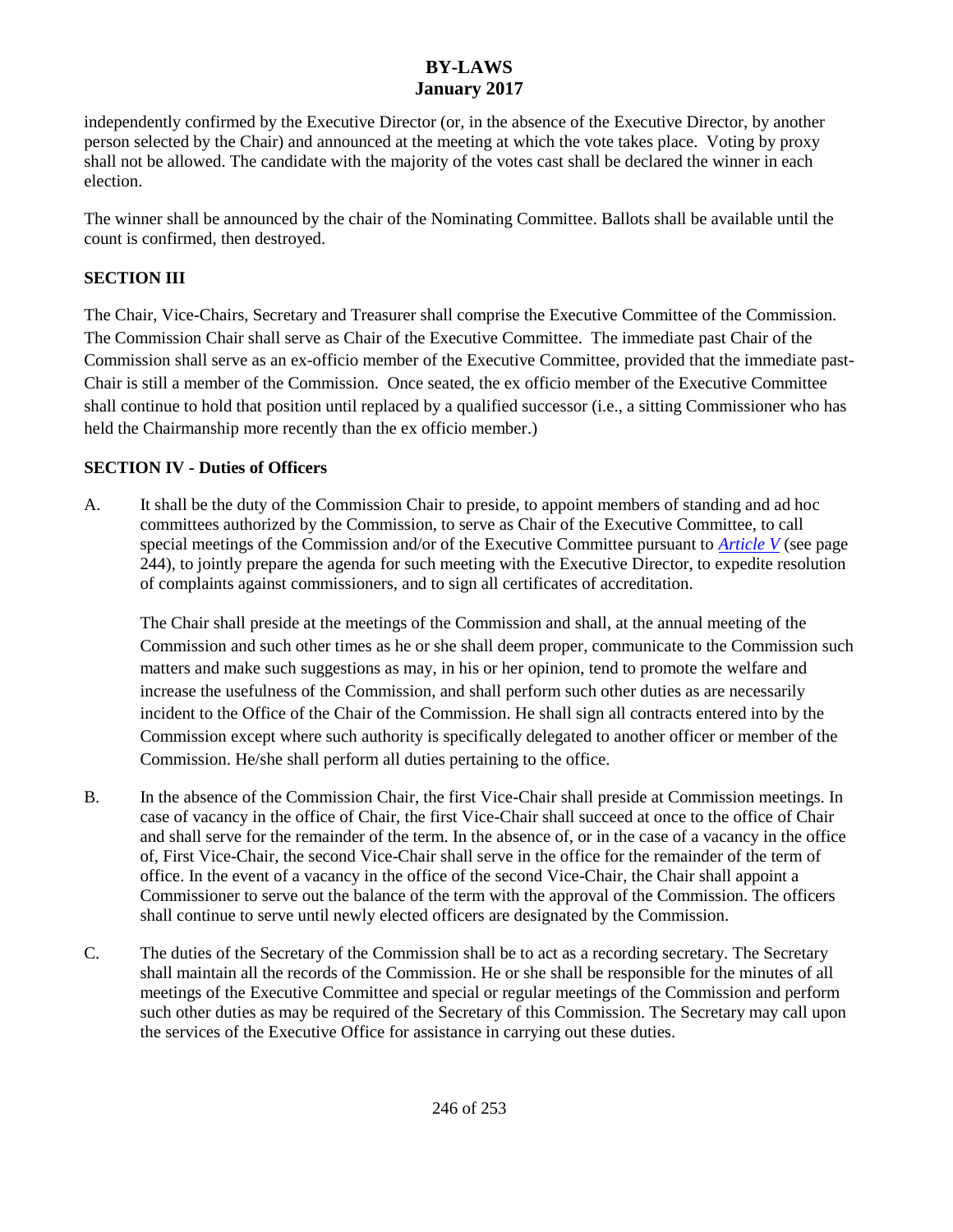D. The Treasurer shall be accountable for the fiduciary knowledge of the organization's financial positions. He or she shall be kept abreast of all NACCAS' financial accounting practices and procedures as a nonprofit organization. He or she shall serve as Chair of the Finance Committee. The Treasurer has over-sight of, with the Finance Committee, the Board's review of, and action related to, the Board's financial responsibilities, to include budget, audit, month-end financial statements, and investments.

He or she shall work with the Executive Director and Director of Finance to ensure that appropriate financial reports (to include annual audits) are made available to the Board on a timely basis. He or she shall assist the Executive Director and Director of Finance, in preparing the Executive Director's annual budget and presenting that budget to the Board for approval. He or she shall work with the Finance Committee and the Executive Director to develop Fiscal Policies for recommendation to the Board to ensure the financial integrity and sustainability of the organization, and work with the Finance Committee and the Executive Director to develop long-term financial strategies. He or she shall stay informed of legal, regulatory and sector developments related to the Board's financial responsibilities. The Treasurer may call upon the Executive Director to carry out the foregoing duties in the absence of the Treasurer. The Treasurer may communicate directly with the Director of Finance in order to obtain such information concerning the organization's financial position and accounting practices as may be required to fulfill his/her duties as Treasurer. The Treasurer shall perform all other duties assigned by the Commission.

E. In the event the office of either Secretary or Treasurer shall become vacant, the Commission Chair, with the advice and consent of the Executive Committee and the Commission, shall appoint another member of the Commission to complete the remainder of the term of office.

### **SECTION V - Election of Officers**

A. Prior to the final meeting of the Commission in each calendar year, the Chair of the Commission shall appoint a nominating committee of three (3) Commissioners, to be known as the Officer Nominating Committee.

The Officer Nominating Committee shall prepare a slate of only one candidate for each officer position to present at the final Commission meeting in any calendar year. Any committee member who places his/her name under consideration for an officer position must promptly resign from the Officer Nominating Committee and the Chair of the Commission shall appoint a replacement.

At the meeting at which officers are elected, nominations may be made from the floor.

- B. Officers shall be elected by a majority vote of the Commission members in attendance and voting. Any tie shall be put to a re-vote. If this second vote results in a tie, it shall be broken by the vote of the Commissioner chairing the election. This in no way limits the right of the Chair to vote for officers.
- C. The officers of the Commission shall hold office for one calendar year or until their successors are chosen and qualify. Any officer or agent, elected or appointed by the Commission, may be removed by the Commission whenever, in its judgment, the best interests of the Commission will be served thereby, but such removal shall be without prejudice to the contract rights, if any, of the person so removed. Any vacancy occurring in any office of the Commission by death, resignation, removal, or otherwise shall be filled by the Commission.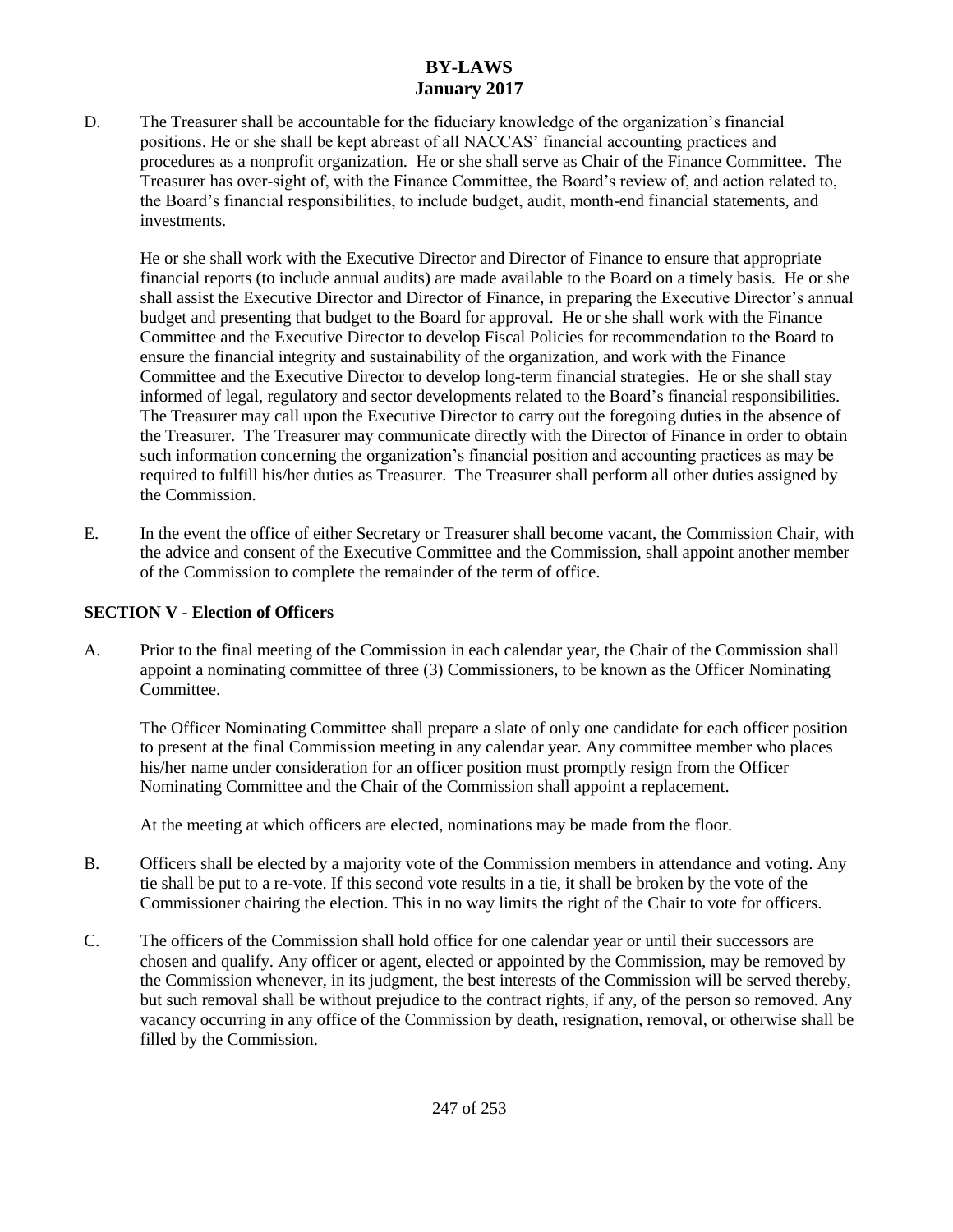### **ARTICLE VIII – DUTIES OF COMMITTEES**

#### **SECTION I**

The Executive Committee shall implement Commission policies and transact the business of the Commission during the intervals between meetings, as determined by the policies and directives of the Commission.

#### **SECTION II**

The Commission shall have Standing and Ad Hoc Committees that are responsible to the entire Commission in the performance of their assigned duties. The specific duties of all Committees shall be determined by the Executive Committee and shall be approved by the full Commission. The Commission may increase or decrease the number of Committees at any time. Ad Hoc Committees shall be promptly discharged when their functions have been performed.

#### **SECTION III**

Appeal Review Panels shall be constituted according to procedures set out in the *Rules of Practice and Procedure* (see page 133). They shall not be considered committees of the Commission.

#### **SECTION IV**

The Commission shall have a standing Committee on Re-recognition including at least two former Commissioners, if available, who, while members of the NACCAS Board of Commissioners, served on a Committee on Re-Recognition, to make recommendations to the full Commission on issues related to Re-Recognition by the Secretary of Education.

#### **SECTION V**

Committees shall present recommendations to the full Commission, but shall not have the authority to grant or deny any accreditation status to any institution or to formulate policy. No Committee of the Commission, individual Commissioner, or group of Commissioners has the authority to override a decision of the full Commission.

### **ARTICLE IX – DUTIES OF THE COMMISSION EMPLOYED PERSONNEL**

The duties of the executive officer(s) employed by the Commission will be determined by the Executive Committee and approved by the Full Commission.

### **ARTICLE X – COMPENSATION**

Any member of the Commission, including officers, and any committee member, with the approval of the Commission may be reimbursed for any reasonable expenses incurred in connection with the performance of the Commission's duties properly delegated to him or her. Any member of the Commission or employee may be otherwise compensated for performance of duties if the Board shall so determine.

### **ARTICLE XI – ACCREDITATION STANDARDS AND PROCEDURES**

248 of 253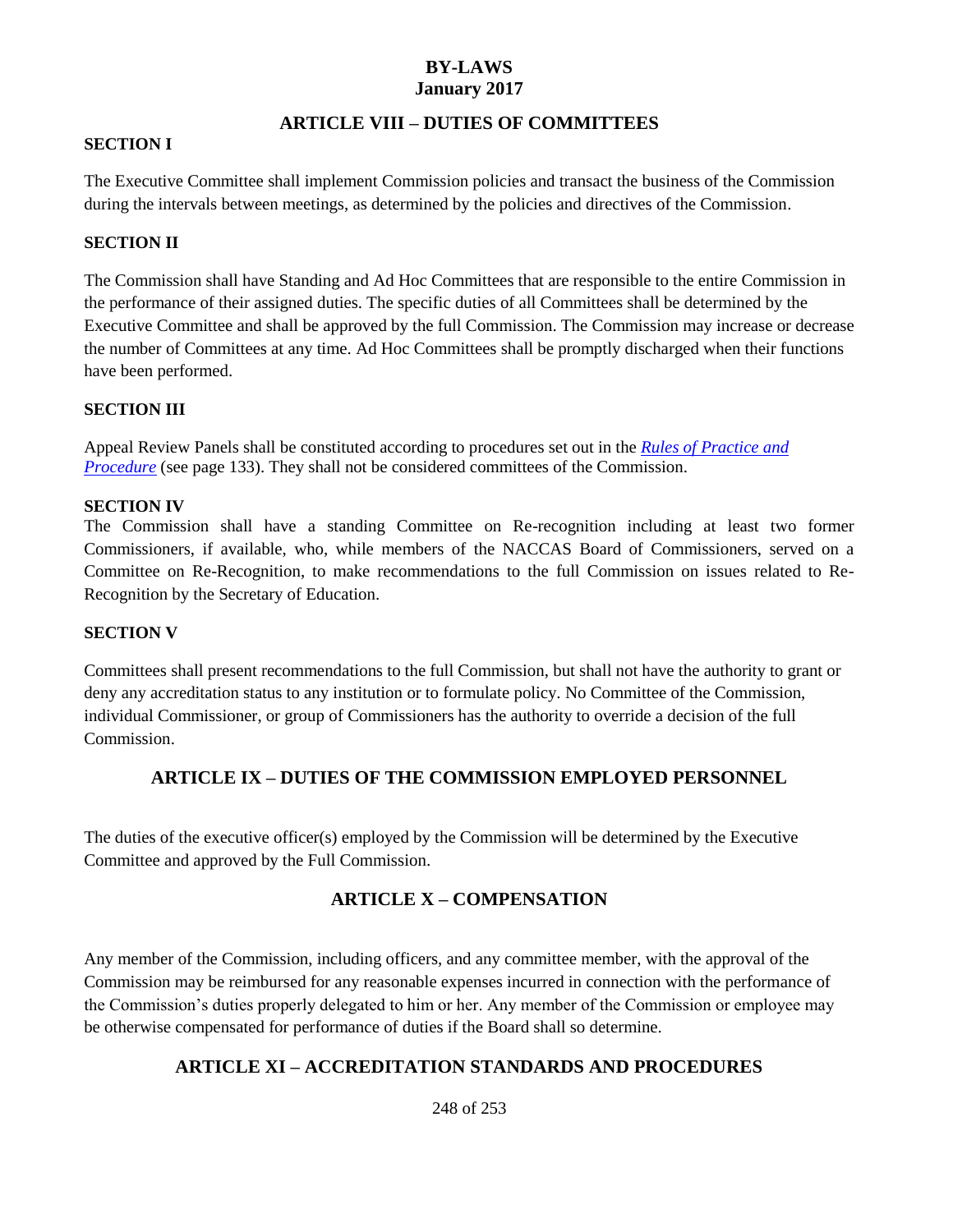The Commission shall approve the standards and criteria for evaluation to be applied and the procedures to be followed in securing all data necessary for consideration of the qualification for accreditation or continuation of accreditation of an applicant school. Such Standards and Criteria and such procedures shall be set forth by the Commission and the Commission shall complete a comprehensive review of the standards and procedures at least every five years with involvement by persons, institutions, and organizations affected by or with an interest in the quality of education in any field within NACCAS' scope and postsecondary education, and the Commission shall carry out internal reviews of selected Standards and Criteria and the procedures at least once a year and make any revisions that it deems desirable and necessary to assure the standards and procedures are sufficiently rigorous to ensure that an institution which is granted accredited status provides a quality education to its students.

## **ARTICLE XII – EXEMPT ACTIVITIES**

Notwithstanding any other provisions of these By-Laws, no Commissioner, officer, employee or representative of this Commission shall take any action or carry on any activity by or on behalf of the Commission not permitted to be taken or carried on by an organization exempt under Section  $501(c)(3)$  of the Internal Revenue Code and its regulations as they now exist or as they may hereafter be amended, or by an organization, contributions to which are deductible under Section  $170(c)(2)$  of such code and regulations as they now exist or as they may hereafter be amended.

# **ARTICLE XIII – PROHIBITION AGAINST SHARING IN CORPORATE EARNINGS**

No Commissioner, officer, or employee of, or member of a committee, or person connected with the Commission, or any other private individual shall receive at any time any of the net earnings or pecuniary profit from the operations of the Commission, provided that this shall not prevent the payment to any such person of such reasonable compensation for services rendered to or for the Commission in effecting any of its purposes as shall be fixed by the Commission; and such person or persons shall be entitled to share in the distribution of any of the corporate assets upon the dissolution of the Commission. All members of the Commission shall be deemed to have expressly consented and agreed that upon dissolution or winding up of the affairs of the Commission, whether voluntary or involuntary, the assets of the Commission, after all debts have been satisfied, then remaining in the hands of the Commission, shall be distributed, transferred, conveyed, delivered and paid over, in such amounts as the Commission may determine or as may be determined by a court of competent jurisdiction upon application of the Commission, exclusively to charitable, religious, scientific, testing for public safety, literary or educational organizations which would qualify under the provisions of Section  $501(c)(3)$  of the Internal Revenue Code and its regulations as they now exist or as they may hereafter be amended.

# **ARTICLE XIV – OPERATIONS AND FISCAL YEAR**

The operational and fiscal year of the Commission shall be from July 1, through June 30, of each calendar year.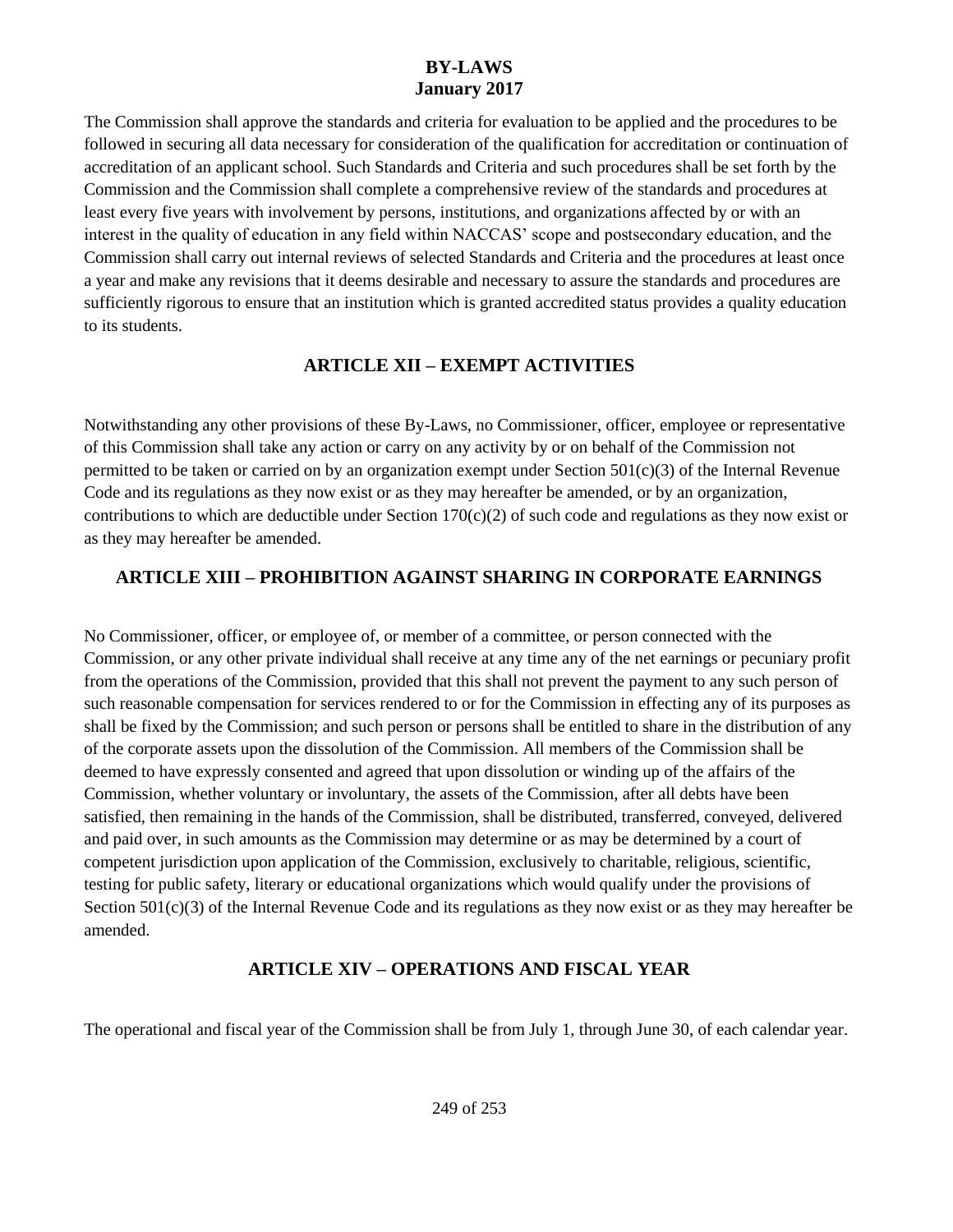### **ARTICLE XV – AMENDMENTS**

#### <span id="page-16-0"></span>**SECTION I**

Amendments, alterations, or repeal of these By-Laws, either in whole or in part will be effective only by a twothirds (2/3) vote of the Commissioners present and voting at any duly organized meeting of the Commission, regular or special, provided the proposed changes have been published for comment to all accredited schools and filed with the Secretary at least thirty (30) days in advance of the meeting date and a notice of such amendments with a copy thereof, shall have been mailed to the Commissioners not less than thirty (30) days in advance of such meeting at which it is considering the change. Once a vote has been taken on a proposed amendment and has been defeated, it shall not be re-considered at a future meeting without the required comment period and notice.

#### **SECTION II**

Amendments or alterations to these By-Laws shall go into effect on the first day of January of the year following adoption of the amendment, unless the Commission specifies an earlier effective date.

### **ARTICLE XVI – MISCELLANEOUS PROVISIONS**

#### **SECTION I - Rules of Order**

The order of business at all meetings of the Commission and the Commissioners shall be governed by *Robert's Rules of Order*.

Any questions as to priority of business shall be decided by the Chair without debate in accordance with *Robert's Rules of Order.*

#### **SECTION II - Corporate Seal**

The official seal of the Commission shall have inscribed thereon the name of the Commission and the date of incorporation and shall be in such form and contain such other words and/or figures as the Commission shall determine, and the uses of the seal shall be those prescribed by the Commission.

#### **SECTION III - Effective Date**

These By-Laws were duly adopted by a unanimous vote of the members of the Commission present at a meeting held in Salt Lake City, Utah on May 24-27, 1981 after thirty (30) days' appropriate notification, and are effective as of May 27, 1981.

### **ARTICLE XVII – INDEMNIFICATION**

#### <span id="page-16-1"></span>**SECTION I**

To the extent not inconsistent with Delaware law, from time to time, this Commission shall indemnify any person who was or is threatened to be made a party to any threatened, pending or completed action, suit or proceeding, whether civil, criminal, administrative or investigative (other than an action by or in the right of the Commission) by reason of the fact that he or she is or was a Commissioner, officer, employee or agent of this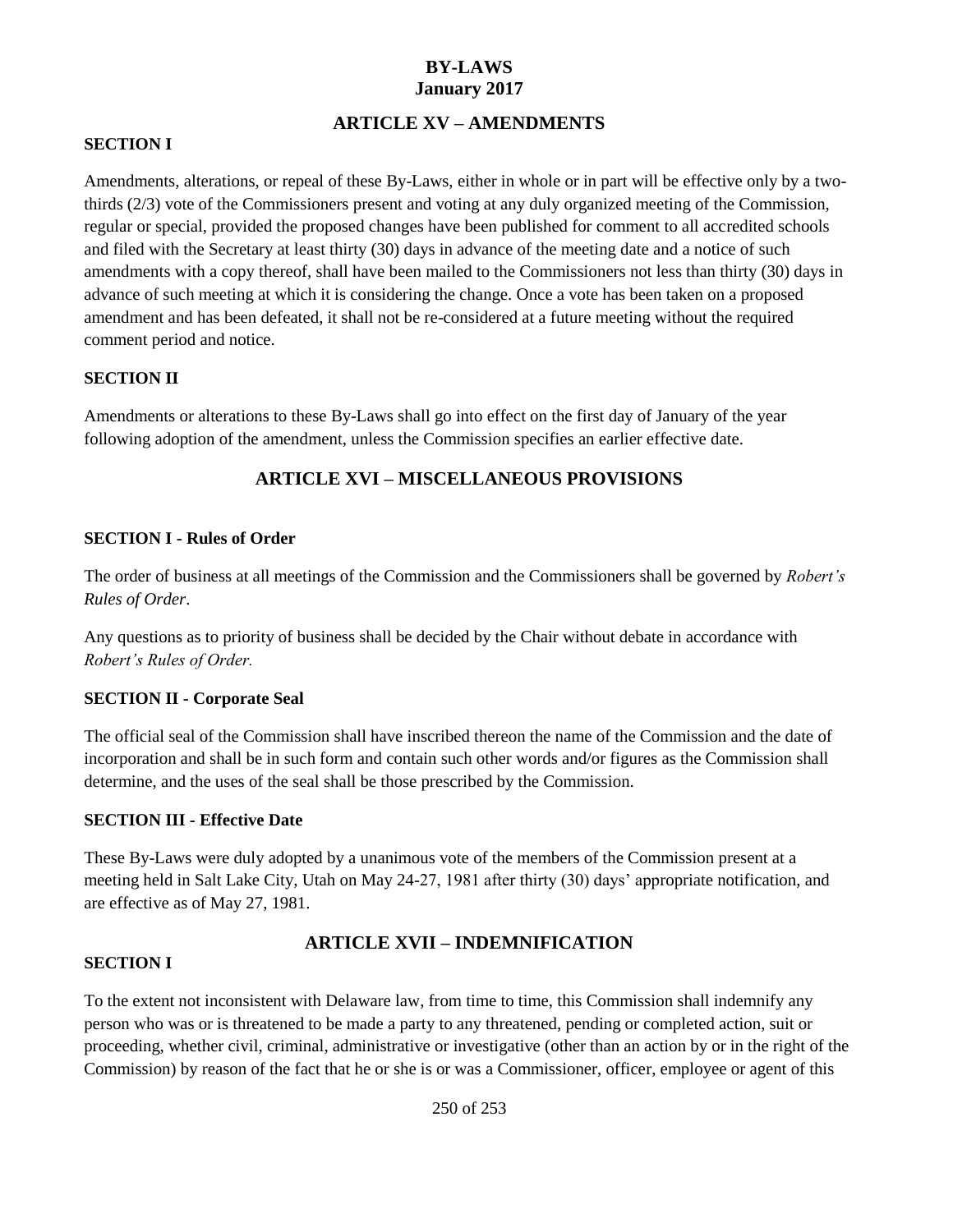Commission, or is or was serving at the request of the Commission as a director, officer, employee, or agent of another corporation, partnership, joint venture, trust, or other enterprises against expenses (including attorney's fees), judgments, fines and amounts paid in settlement actually and reasonably incurred by him or her in connection with such action, suit or proceeding if he or she acted in good faith and in a manner he or she reasonably believed to be in or not opposed to the best interests of this Commission, and with respect to any criminal action or proceeding, had no reasonable cause to believe his or her conduct was unlawful. The termination of any action, suit or proceeding by judgment, order, settlement or conviction or upon a plea of *nolo contendere* or its equivalent, shall not, of itself, create a presumption that the person did not act in good faith and in a manner which he or she reasonably believed to be in or not opposed to the best interests of this Commission, and with respect to criminal action or proceeding, had reasonable cause to believe that his or her conduct was unlawful.

### <span id="page-17-0"></span>**SECTION II**

This Commission shall indemnify any person who was or is a party or is threatened to be made a party to any threatened, pending or completed action or suit or in the right of this Commission to procure a judgment in its favor by reason of the fact that he or she was or is a Commissioner, officer, employee, or agent of this Commission, or is or was serving at the request of this Commission as director, officer, employee or agent of another corporation, partnership, joint venture, trust or other enterprise against expenses (including attorney's fees) actually and reasonably incurred by him or her in connection with the defense or settlement of such action or suit if he or she acted in good faith and in a manner he or she reasonably believed to be in and not opposed to the best interests of this Commission and except that no indemnification shall be made in respect to any claim, issue or matter as to which such person shall have been adjudged to be liable for negligence or misconduct in the performance of his or her duty to this Commission unless and only to the extent that the Court of Chancery or the court in which such action or suit was brought shall determine upon application that, despite the adjudication of liability but in view of all the circumstances of the case, such person is fairly and reasonably entitled to indemnity for such expenses which the Court of Chancery or such other court shall deem proper.

### **SECTION III**

To the extent that a Commissioner, officer, employee or agent of this Commission has been successful on the merits or otherwise in defense of any action, suit or proceeding referred to in Sections *[I](#page-16-1)*, see page 250 and *[II](#page-17-0)*, see above or in defense of any claim, issue or matter therein, he or she shall be indemnified against expenses (including attorney's fees) actually and reasonably incurred by him or her in connection herewith.

#### **SECTION IV**

Any indemnification under Sections *[I](#page-16-1)*, see page 250 and *[II](#page-17-0)*, see above (unless authorized by a court) shall be made by this Commission only as authorized in the specific case upon a determination that indemnification of the Commissioner, officer, employee or agent is proper in the circumstances because he has met the applicable standards of conduct set forth in Sections *[I](#page-16-1)* , see page 250 and *[II](#page-17-0)*, see above. Such determination shall be made (1) by the Commissioners by a majority vote of a quorum consisting of Commissioners who were not parties to such action, suit or proceeding, or (2) if such a quorum is not obtainable, or even if obtainable a quorum of disinterested directors so direct, by independent legal counsel in a written opinion.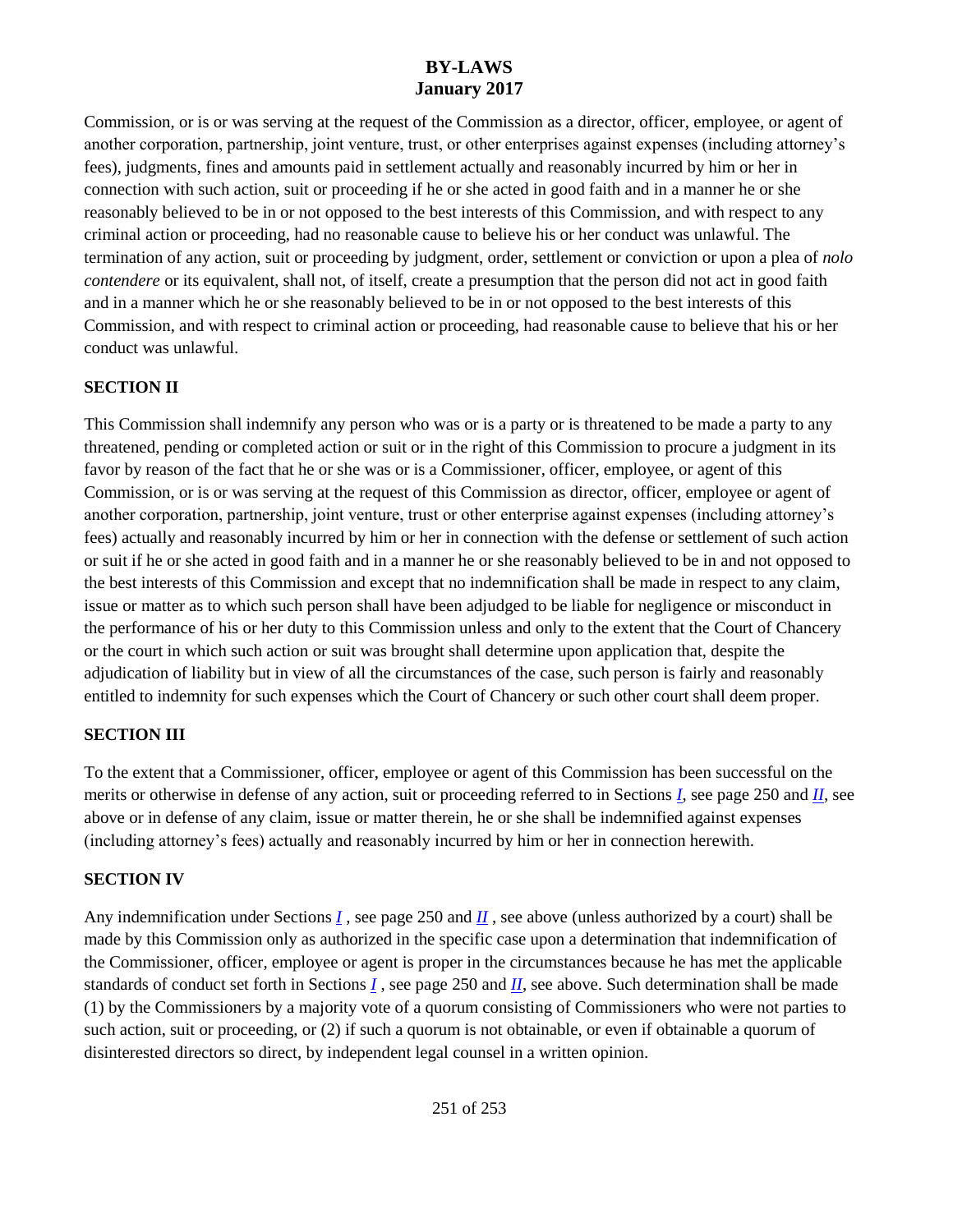#### **SECTION V**

Expenses incurred in defending a civil or criminal action, suit or proceeding may be paid by this Commission in advance of the final disposition of such action, suit or proceeding as authorized by the Commissioners in the manner provided above upon receipt of an undertaking by or on behalf of the Commissioner, officer, employee or agent to repay such amount unless it shall be ultimately determined that he or she is entitled to be indemnified by this Commission as authorized by this resolution.

#### **SECTION VI**

The indemnification provided by this Article shall not be deemed exclusive of any other rights to which those indemnified may be entitled under any By-Law, agreement, vote of disinterested Commissioners or otherwise, both as to action in his or her official capacity and as to action in another capacity while holding such office, and shall continue as to a person who has ceased to be a Commissioner, officer, employee or agent and shall inure to the benefit of heirs, executors, and administrators of such a person.

### **ARTICLE XVIII – CONTRACTS, LOANS, CHECKS AND DEPOSITS**

#### **SECTION I - Contracts**

The Commission may authorize any officer or officers, agent or agents, to enter into any contract or execute and deliver any instrument in the name of the Commission on behalf of the Commission, and such authority may be general or confined to specific instances.

#### **SECTION II - Loans**

No loans shall be contracted on behalf of the Commission and no evidence of indebtedness shall be issued in its name unless authorized by resolution of the Commission. Such authority may be general or confined to specific instances.

#### **SECTION III - Checks, Drafts, etc.**

Checks, drafts, or other indebtedness issued in the name of the Commission shall be signed by such officer or officers, or agent or agents, of the Commission as shall be determined by resolution of the Commission. Such authority may be general or confined to specific instances.

#### **SECTION IV - Deposits**

All funds of the Commission not otherwise employed shall be deposited from time to time to the credit of the Commission in such banks, trust companies, and other depositories as the Commission may select.

### **ARTICLE XIX**

252 of 253 In the event any officer or appointee named by the Commission shall become a member of or sit with another body for the purpose of representing the Commission or expressing the view of the Commission, or observing the deliberation of such body on behalf of the Commission, the opinion, advocacy, support, or endorsement of